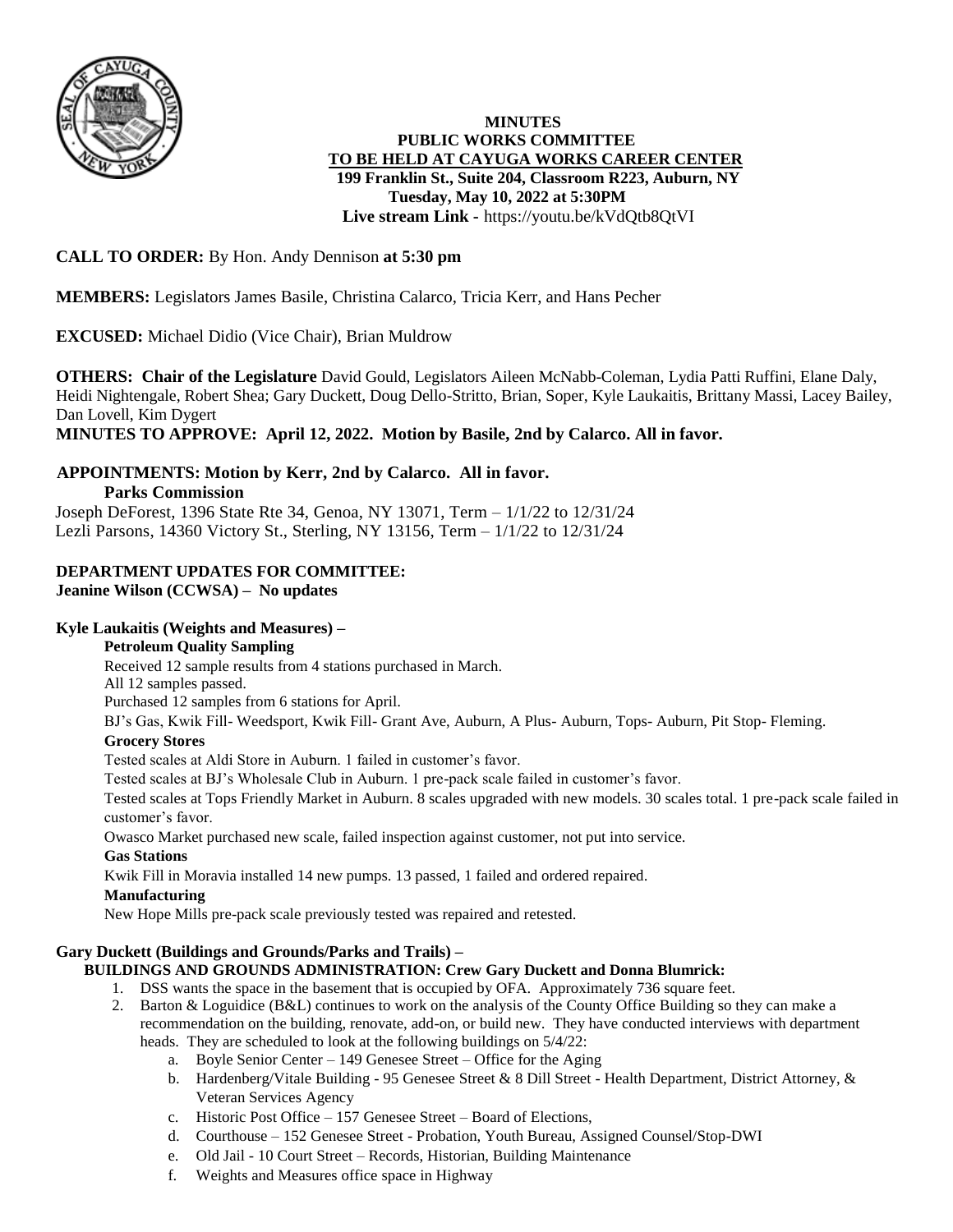- 3. Thank you for passing resolution 160-22 authorizing the use of Bergmann Architects and Engineers. I have already reached out to them for the ballasted roof on the Hardenberg Building and the Ballasted roof on the PSB. EMO is working with them on a potential training center.
- 4. The status of the Court Tenant work is as follows:
	- The construction of the wall is complete. Only need to get a new lock on the door.
	- $\bullet$  All but 7 of the blinds Lowes provided on  $3/16/22$  were rejected by the court. Replacements are on order and are scheduled for delivery on May 10<sup>th</sup>.
- 5. DePalma Masonry will be replacing the concrete stairs between the lower and middle parking lots of the County Office Building as soon as they have time.
- 6. Heritage Masonry is planning to complete the Historic Post Office masonry repair project authorized by Resolution 195- 21 on Friday 4/29/22.
- 7. Surplus furniture update: All County Department Heads who requested to see the items have done so. Items remaining will be offered to County Town and Villages per policy as soon as I have staff adequate to take their calls. Once that has been done remaining items will be disposed of by Public Auction.
- 8. We finally received the plow truck we ordered last July.
- 9. Attended meeting called by EMO at the Fire Training Tower. Dale and others shred the needs of a new training facility with Bergman Architects. Not sure where the funding for this project is coming from. Not a Buildings and Grounds Project.

## **DOWNTOWN: Crew Ed Eberhardt, Al Raymond, Paul France, Brian Henyan and Jeff King:**

- 1. In addition to routine maintenance, preventive maintenance, the day to day efforts for snow and ice removal and responding to Department Heads Requests for furniture Ed and his team responded to over 144 maintenance requests so far in April. They have started to work on the grounds and lawns damaged over the winter as well.
- 2. As stated above Ed's crew has been short staffed in April. Another PT Building Maintenance mechanic resigned effective 3/31/22. We are not getting applications for these positions.
- 3. Ed and his team are continuing to paint areas requested by the courts (and other offices) as time permits. Note we only paint areas that need painting, not just to change colors.
- 4. Ed is working to replace the failed HVAC equipment in the Historic Post Office including a failed compressor. He will be working on other HVAC improvements as time permits.
- 5. Jon Borsa (Parks) continues to provide snow removal at Mental Health on a regular basis. He and Mitch Brown have been assisting with snow removal downtown as well. Hopefully that season is finally over!
- 6. Ed continues to work repairing and replacing the wall mounted heating units in the Courthouse.
- 7. Ed's crew responded to requests to look at and deliver furniture.

#### **COUNTY HOUSE ROAD and TOWERS: Crew Mitch Brown, Ben McIntyre, Bruce Simmons and Greg Purcell:**

- 1. In addition to routine maintenance and the day to day efforts for snow and ice removal Mitch and his team responded to over 176 maintenance requests so far in April. They have started to work on the grounds and lawns damaged over the winter as well.
- 2. They continue to perform extra sanitizing efforts due to COVID.
- 3. Mitch's crew continues to be short staffed in April.
- 4. Working on converting the PSB back to NYSEG. (Resolution 197-21). Soil and Water started digging the trench for the line on 4/20/22 and completed it on 4/28/22. O'Connell Electric has installed the conduit and has started to pull the cable on 4/29/22. The plan is to get the cable pulled and then NYSEG can come for the hookup. I want to thank Soil and Water for their hard work on this project! The City of Auburn loaned us a steel plate to cover the trench. County Highway will be providing fuel for the generator. Thanks to the employees at the PSB for their patience during this process.
- 5. The Solar Project is under construction.
- 6. Installed the new motor for the sewer grinder.
- 7. Secured maintenance agreement for HVAC equipment at the 911 towers with Upstate Temperature Control approved per resolution 169-22.
- 8. Oversaw roof replacement for Cato Tower
- 9. Helped secure vendor for UPS battery replacement
- 10. Mitch has a quote for PM'S and maintenance on the HVAC systems for the PSB. We hope the resolution to approve this is on the PSB agenda for May.
- 11. The crew has been stripping and waxing floors
- 12. Secured Bid for new Ferris 3300 mower
- 13. Cleaning out old mowers for scrap and sale

#### **Resolutions: None for April**

# **New Business?**

#### **Any Questions?**

## **Doug Dello Stritto (Parks) –**

#### **Parks Department Updates:**

1. The Parks Department has activated the online facility rental calendar for shelters at Emerson Park. Some functionality testing is still taking place.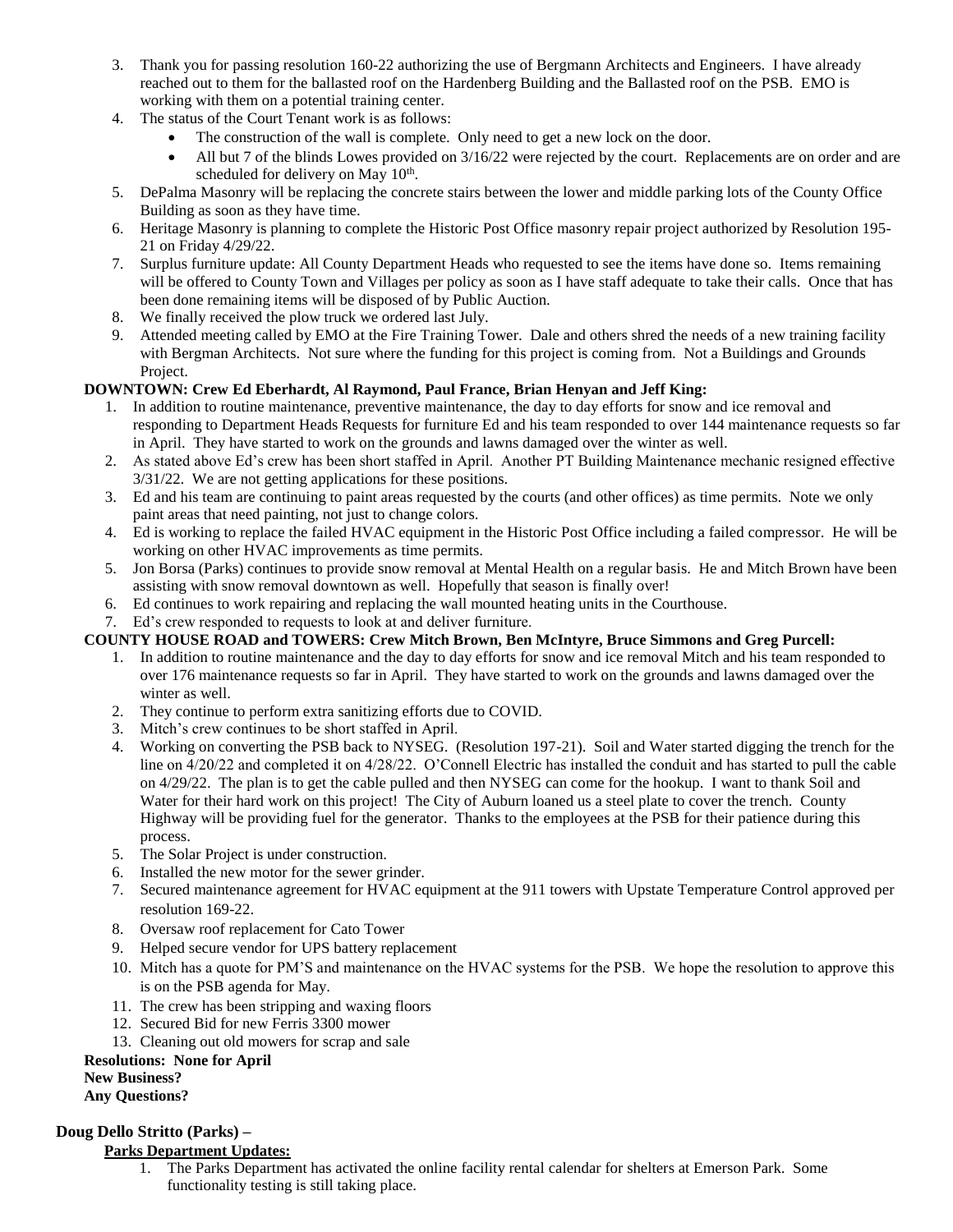- 2. The Parks Department final logo designs have been approved by the Parks Commission. Samples attached.
- 3. Parks Department Seasonal Job Fair: May 7, 10am-2pm
- 4. Approximately 50% of our season positions are filled.

## **Area Updates:**

#### **Emerson Park:**

- 1. Deauville Island Redevelopment:
- Phasing documentation is being finalized to seek private and public funding opportunities.
- 2. Friends of Emerson Park: Easter Egg hunt: April 16, 9:30am Estimated attendance: 500 700
- 3. Park clean-up May 7, 10am -2pm
- 4. Summer Programming: All annual events held prior to 2020 are returning for 2022. The Parks & Trails Department with the support of the Friends of Emerson Park will be presenting outdoor movie nights (Wednesday) and live music (Thursday) for free staring June 30 and ending Sept 1.
- 5. Replacement of the Deauville Island retaining wall: the site repair will be completed as conditions allow.
- 6. Removal of the Island shelter is being quoted, temporary and permanent replacements are being planned for approval.
- 7. Renewal of the Rev Theatre contract: due 1/1/23, review of existing agreement and drafting of the new agreement will be drafted in May for review by the Parks Commission.

#### **Ward W. O'Hara Ag Museum/Dr. Joseph F. Karpinski Sr. Educational Center Update (Tim Quill Director PT):**

- 1. Easter Egg Hunt ran from March 20 thru April 23, 2022. Attendance was high and visitors were very positive about their experience at the museum.
- 2. Plans are under way for the Museum's annual Old Ways Day on Saturday June 4, 2022.
- 3. Work is continuing on finishing garage exhibit.
- 4. Work on 2 Picnic Pavilions is underway.
- 5. All wall and flooring painting at museum is complete.
- 6. Four of the new eight security cameras are on line and working well. Waiting to install the other 4 until after the 2 pavilions are complete. We have a clear picture of all inside and outside areas of the museum on the cameras.
- 7. Museum is open Monday thru Saturday 10-4 and Sunday 11-4. Attendance is good.
- 8. Museum Ag Board Met in April for the first time in 2022. They will meet every month right thru November. Their By-Laws call for meetings during those months. They do not meet in December, January, February or March.

#### **Sterling Nature Center (Jim D'Angelo Director):**

- 1. My base schedule is Wednesday-Sundays
- 2. REDI: Site work is wrapping up and moving into the construction phase. Footers have been poured and they are getting ready to pour the foundation.
- 3. We have been accepted as a partner with the Great Lakes CelanUp. "The Great Lakes CleanUp is a collaborative single week trash removal event to protect habitats throughout the Great Lakes Basin." I will be submitting data on the types and amount of debris we collect from the spring cleanup. For more information check out:
	- https://greatlakescleanup.org/SterlingNatureCenter.html
- 4. Social Media
	- a. Facebook: 6,844
	- b. Instagram: 88
- 5. We will be having informational displays at:
	- a. Ontario Orchards' Bird Day 9am-1pm Saturday April 23
	- b. Oswego YMCA Healthy Kids Day 11a-3p Saturday April 30
- 6. We are planning and advertising for
	- a. World Migratory Bird Day May 14
	- b. Inspiration; A festival or Art and Nature June  $4 \& 5$ 
		- i. June 4 will be a look back at the past 25 year of the Friends and a look forward to the next 25 years
		- ii. June 5 will be the Traditional events, live music, art, crafts and nature
- 7. Naturalist
	- a. The bald eagles have two young in the nest with great viewing opportunities from the observation decks.
	- b. There at least 11 active great blue heron nest this year, 5 potential heron nesting sites are not being used due to the eagles nesting in the rookery
	- c. Possible nesting: common raven, barred owl, and Cooper's hawk
	- d. I am participating in the NYS Breeding Bird Atlas for the survey blocks of the nature center
- 8. Programing
	- a. Using Facebook Live to publicize upcoming programs and doing short 5 minutes along the trail episodes on special teachable moments I come across.
	- b. Recent and upcoming programs & meetings:
		- SUNY Oswego Field Trip, March 30 (18) Construction Bi-weekly Meeting, April 1 Friends Board meeting, April 2 Great Lake CleanUp Monthly Zoom meeting, April 7 Tour Cayuga Field Trip, April 7, (12) Sunset-Full Moon Walk April 15, (3, rain)